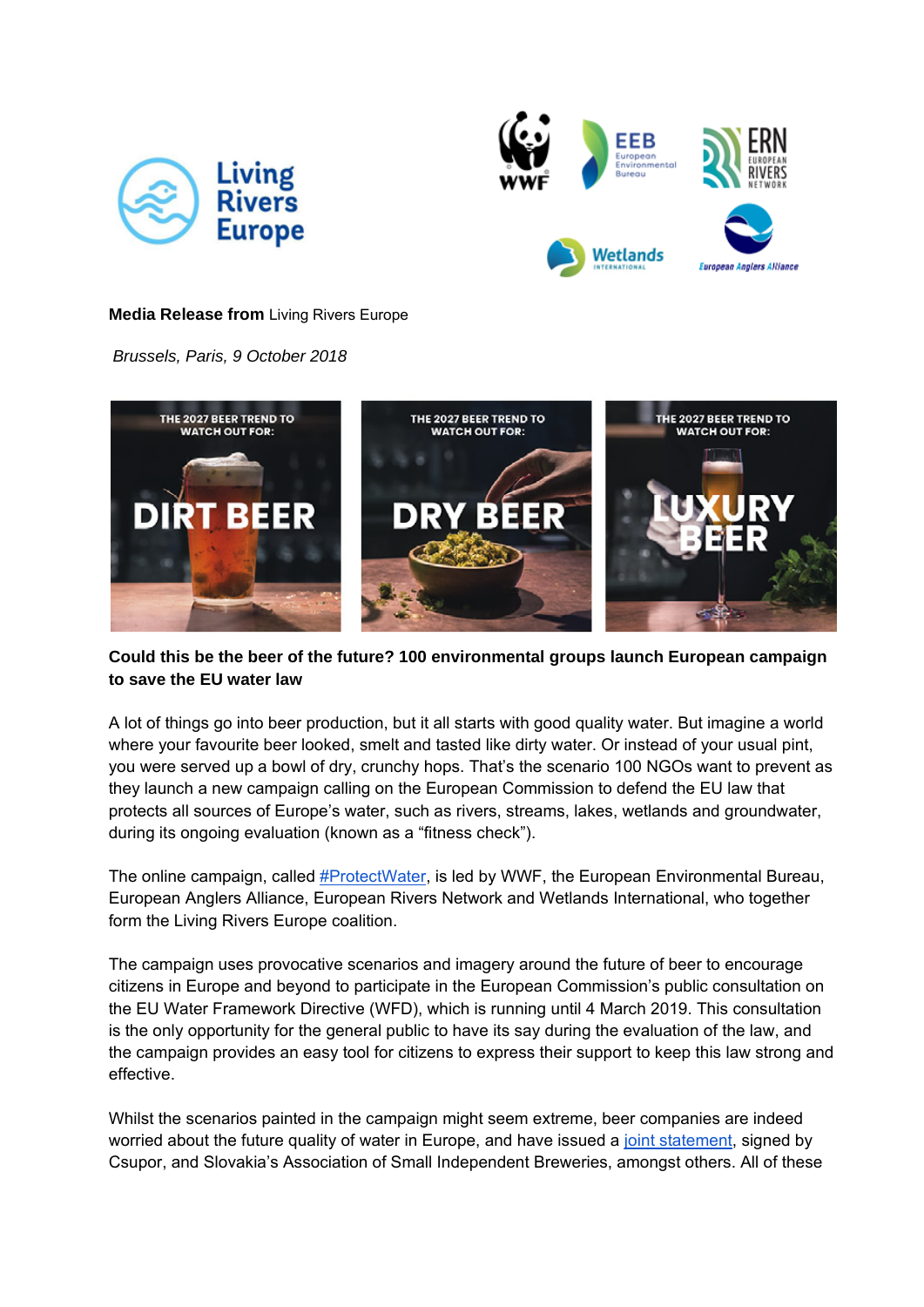companies recognise that their ability to produce good quality beer relies on the protection and sustainable management of Europe's water sources, and therefore support the WFD in its current form.

Freshwater ecosystems are the most threatened on the planet [1] and the situation is no different in Europe. 60% of EU waters are not healthy today because Member States have allowed them to be exploited in ways that cause permanent harm, such as through dams, the construction of other destructive infrastructure, and unsustainable agriculture. Through the WFD, Member States agreed to put a stop to this and achieve "good status" for their waters by 2027 at the very latest (the original 2015 deadline was missed by a long shot). 2027 is also the year which the #ProtectWater campaign playfully poses as the fictional 'expiration date' for good beer.

**Roberto Epple, President European Rivers Network, said:** "The Water Framework Directive is our most powerful tool to ensure that Europe's rivers, lakes and wetlands are protected and restored for generations to come. It shouldn't be weakened but strongly supported by all Member States and enforces by the EU. Through this campaign, citizens can join the fight to protect our waters".

Where political will exists, the WFD provides an effective framework for addressing the main pressures facing our waters [3], but Member States need to significantly step up their efforts and funding if the 2027 deadlines are to be achieved. Results to improve the health of their waters have been few and far between, and Member States are now discussing how the law can be weakened to introduce greater flexibility for themselves.

# **Sergiy Moroz, Senior Policy Officer for Water and Biodiversity for the European**

**Environmental Bureau (EEB)**, said: "The EU has world-leading water protection laws that are up to the job of protecting freshwater ecosystems from pressures such as the impact of hydropower and pollution and over-abstraction from agriculture and industry. But, shockingly, the political will from EU governments to use them is lacking. It is unacceptable that instead of trying to improve the health of our rivers and lakes EU governments are discussing how to weaken vital protection for our waters."

\_\_\_\_\_\_\_\_\_\_\_\_\_\_\_\_\_\_\_\_\_\_\_\_\_\_\_\_\_\_\_\_\_\_\_\_\_\_\_\_\_\_\_\_\_\_\_\_\_\_\_\_\_\_\_\_\_\_\_\_\_\_\_\_\_\_\_\_\_\_\_\_\_\_\_\_

More information about the #ProtectWater campaign is available at: www.livingrivers.eu

### **For more information please contact:**

Sophie Bauer, Communications Officer (Freshwater), WWF European Policy Office sbauer@wwf.eu +32 471 05 25 11 Roberto Epple, Président de European Rivers Network,+33 6 08 62 12 67

#### **Notes to the editors:**

- [1] *Living Planet Report,* WWF, 2016
- [2] *European waters: Assessment of status and pressures 2018*, EEA, 2018
- [3] *Bringing life back to Europe's waters: The EU water law in action, 2018*

**> About the #ProtectWater campaign**